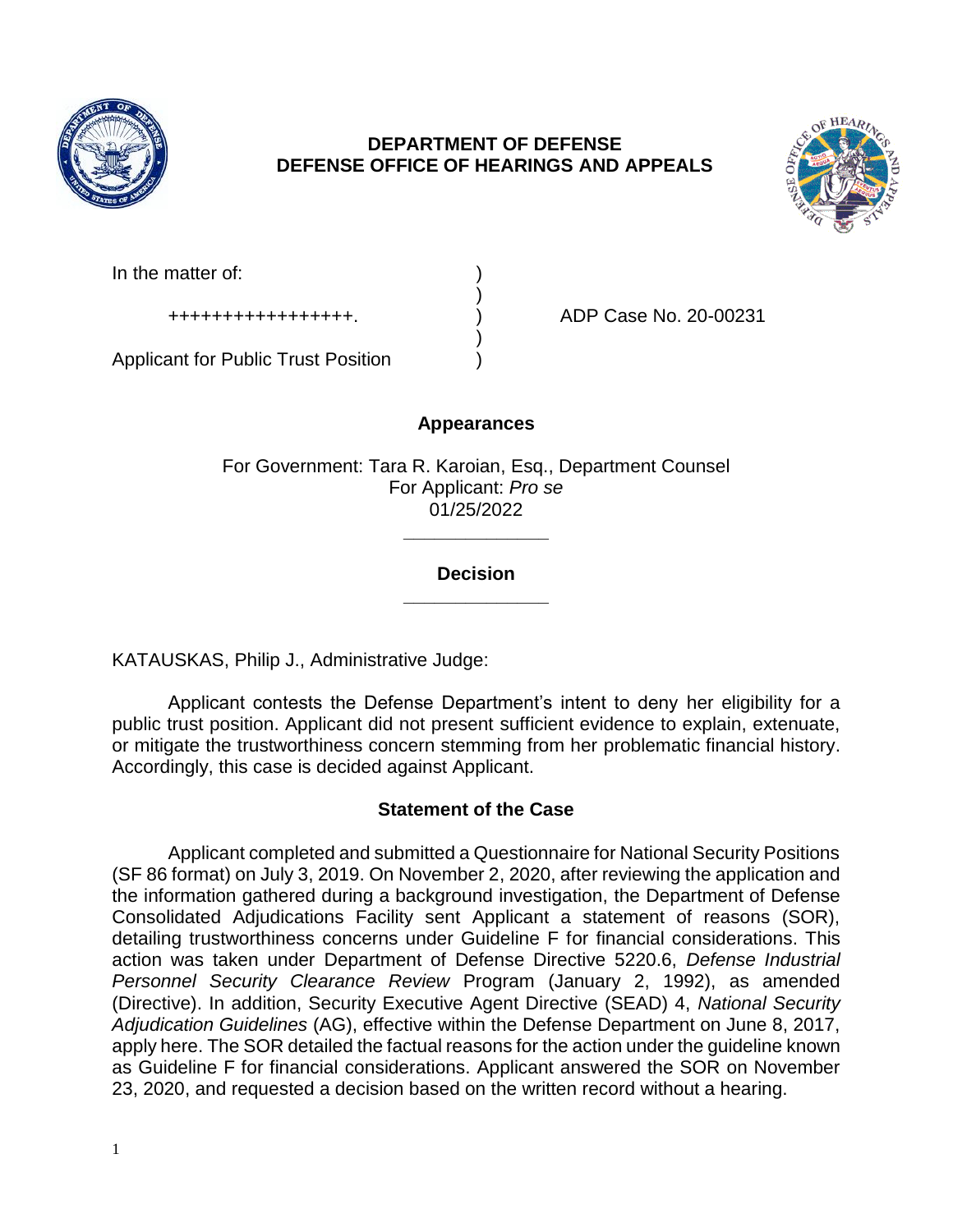On May 19, 2021, Department Counsel submitted a file of relevant and material information (FORM), which included seven items of evidence (Items). The FORM was sent to Applicant on June 2 and 25, 2021, and Applicant received the FORM on July 2, 2021. Applicant responded to the FORM on August 3, 2021, enclosing a two-page letter of the same date (Applicant's Response). Items 1 and 2 (SOR and Answer) are the pleadings in this case. Items 3 through 7 and the Response are admitted into evidence without objection. The case was assigned to me on September 10, 2021.

#### **Findings of Fact**

 Applicant is 61 years old and has a Juris Doctor degree and a Master of Science in Foreign Service degree. She is married and has one adult son. Since February 2013, she has worked for a defense contractor. Applicant is seeking to obtain eligibility to occupy a position of public trust, because her sponsor provides educational services to the Department of Defense. Eligibility is necessary, because a job with her sponsor would involve access to sensitive but unclassified information. (Item 3.)

 Under Guideline F, the SOR alleged 10 delinquent debts totaling \$91,969. (Item 1.) Applicant denied those debts. In her defense, Applicant cited the 2008-2009 recession, illnesses, hospitalizations, and deaths of family members. Those events coalesced to contribute to the financial straits reflected in the SOR. Applicant also claimed that during the recession and her family hardships, her creditors charged usurious interest rates and penalties. She answered that any amounts that are due her creditors are barred or extinguished by the statute of limitations. (Item 2 and Applicant's Response.) Applicant has no intention of contacting her creditors, because by doing so she might lose the bar of the statute of limitations. (Item 4.) Many of the SOR debts persist to this day. (Items 6 and 7.) Applicant provided no documents in response to the SOR or the FORM.

#### **Policies**

 When evaluating an applicant's suitability for a public trust position, the administrative judge must consider the disqualifying and mitigating conditions in the AG. These guidelines are not inflexible rules of law. Instead, recognizing the complexities of human behavior, these guidelines are applied in conjunction with the factors listed in the adjudicative process. The administrative judge's overarching adjudicative goal is a fair, impartial and commonsense decision. According to AG  $\P$  2(c), the entire process is a conscientious scrutiny of a number of variables known as the "whole-person concept." The administrative judge must consider all available, reliable information about the person, past and present, favorable and unfavorable, in making a decision.

The protection of the national security is the paramount consideration. AG  $\P$  2(b) requires that "[a]ny doubt concerning personnel being considered for access to [sensitive] information will be resolved in favor of national security."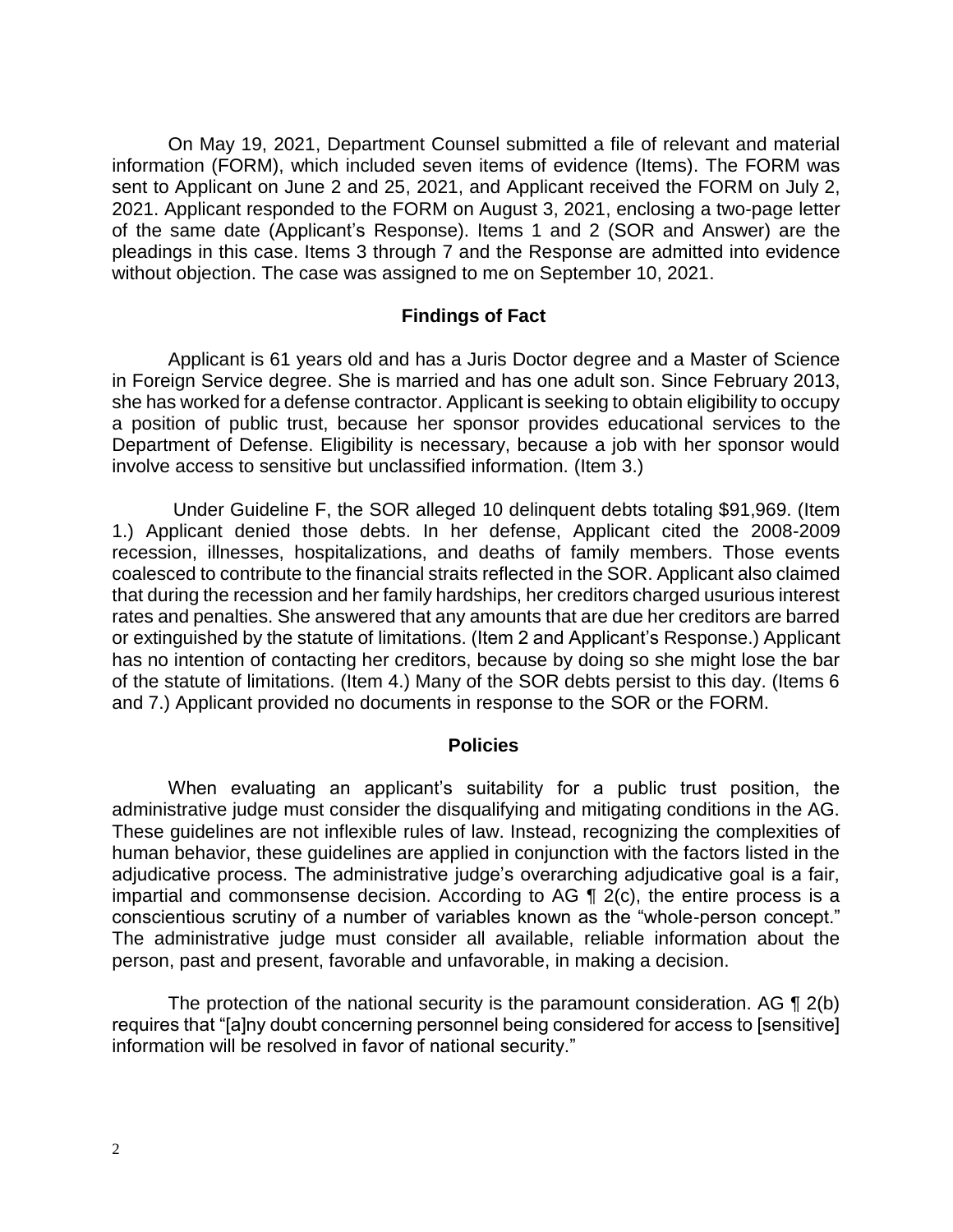Under Directive ¶ E3.1.14, the Government must present evidence to establish controverted facts alleged in the SOR. Under Directive ¶ E3.1.15, the applicant is responsible for presenting "witnesses and other evidence to rebut, explain, extenuate, or mitigate facts admitted by applicant or proven by Department Counsel." The applicant has the ultimate burden of persuasion to obtain a favorable trustworthiness decision.

 A person who seeks access to sensitive information enters into a fiduciary relationship with the Government predicated upon trust and confidence. This relationship transcends normal duty hours and endures throughout off-duty hours. The government reposes a high degree of trust and confidence in individuals to whom it grants access to sensitive information. Decisions include, by necessity, consideration of the possible risk the applicant may deliberately or inadvertently fail to safeguard sensitive information. Such decisions entail a certain degree of legally permissible extrapolation of potential, rather than actual, risk of compromise of sensitive information.

### **Discussion**

### **Guideline F – Financial**

Under Guideline F for financial considerations, the suitability of an applicant may be questioned or put into doubt when that applicant has a history of excessive indebtedness or financial problems or difficulties. AG ¶¶ 18, 19, and 20 (setting forth the concern and the disqualifying and mitigating conditions).

The overall concern is:

 Failure to live within one's means, satisfy debts, and meet financial obligations may indicate poor self-control, lack of judgment, or unwillingness to abide by rules and regulations, all of which can raise questions about an individual's reliability, trustworthiness, and ability to protect classified or sensitive information. AG ¶ 18.

 The concern is broader than the possibility that a person might knowingly compromise classified or sensitive information to obtain money or something else of value. It encompasses concerns about a person's self-control, judgment, and other important qualities. A person who is financially irresponsible may also be irresponsible, unconcerned, or negligent in handling and safeguarding classified or sensitive information.

 In analyzing the facts of this case, I considered the following disqualifying and mitigating conditions or factors:

AG  $\P$  19(a) inability to satisfy debts;

AG ¶ 19(b) unwillingness to satisfy debts regardless of the ability to do so;

AG ¶ 19(c) a history of not meeting financial obligations;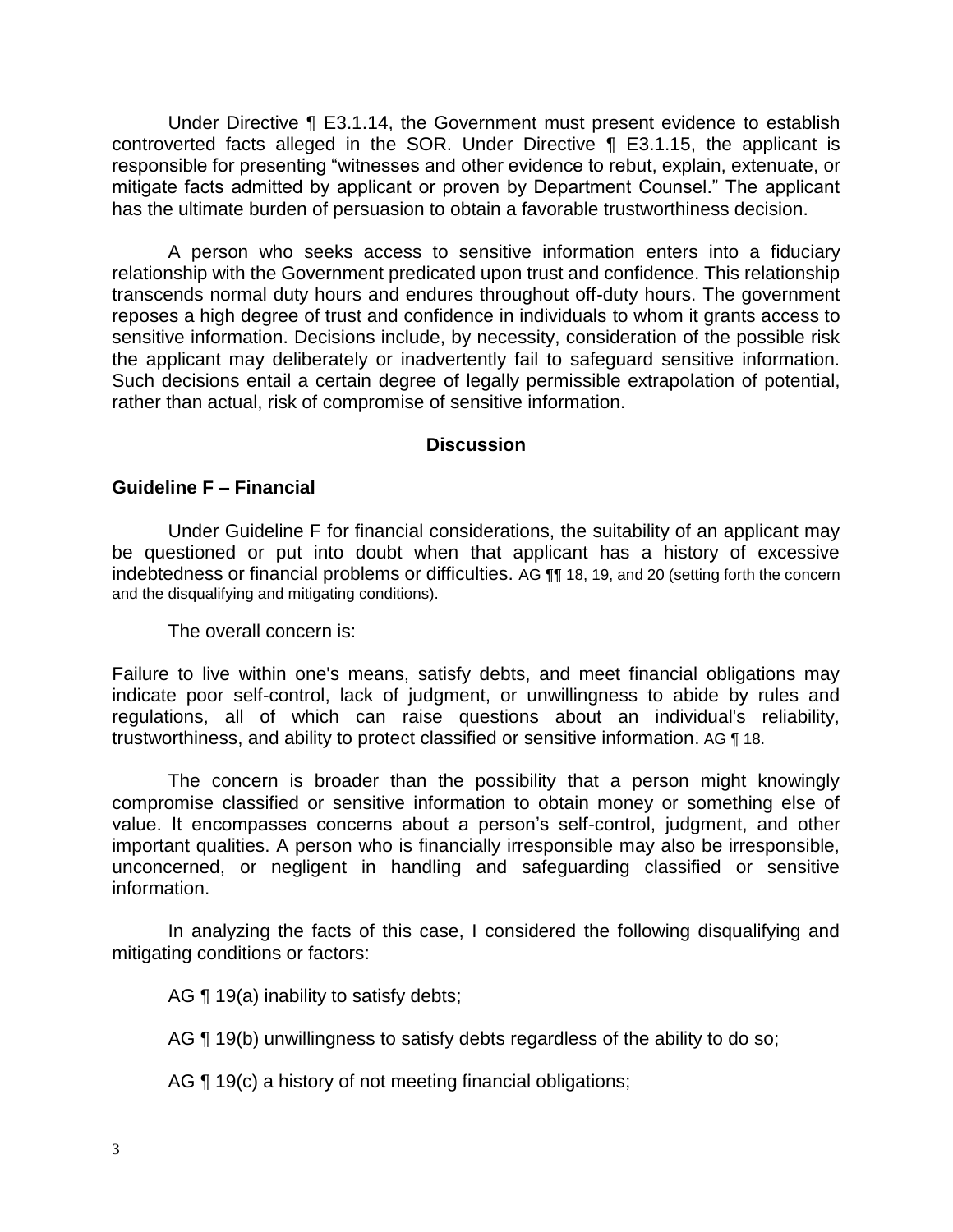AG ¶ 20(a) the behavior happened so long ago, was so infrequent, or occurred under such circumstances that it is unlikely to recur and does not cast doubt on the individual's current reliability, trustworthiness, or good judgment;

AG ¶ 20(b) the conditions that resulted in the financial problem were largely beyond the person's control (e.g., loss of employment, a business downturn, unexpected medical emergency, a death, divorce or separation, clear victimization by predatory lending practices, or identity theft), and the individual acted responsibly under the circumstances.

 The evidence supports a conclusion that Applicant has had problematic financial conditions sufficient to raise a trustworthiness concern under Guideline F. She appears to be unable or unwilling to satisfy her debts, and she has a history of not meeting her financial obligations. Therefore, AG ¶¶ 19(a), (b), and (c) apply. The next inquiry is whether any of the mitigating conditions apply.

 The debts that raised trustworthiness concerns were delinquent when the SOR was issued in November 2020 and remained in arrears when the FORM was filed in May 2021. Therefore, AG ¶ 20(a) does not apply.

 In her Answer, Applicant pleaded that her delinquent debts were caused by the not provide any explanation describing how any one or more of those eventualities caused her financial delinquencies. Nevertheless, I have assumed that those conditions caused Applicant's indebtedness and were conditions largely beyond her control. That, however, does not end the inquiry under AG ¶ 20(b). Applicant must also show that she acted responsibly under the adverse circumstances she confronted. Here, Applicant took no actions save to await the running of the applicable statutes limitations. The Board has long held that reliance on a state's statute of limitations is not a good-faith effort to resolve financial difficulties. ADP Case No. 06-18900 at 5 (App. Bd.Jun.6, 2008). Therefore, AG 2008-2009 recession, illnesses, hospitalizations, and deaths of family members. She did ¶ 20(b) does not apply.

#### **Conclusion**

The record creates doubt about Applicant's trustworthiness, good judgment, and ability to protect sensitive information. In reaching this conclusion, I weighed the evidence as a whole and considered if the favorable evidence outweighed the unfavorable evidence or *vice versa*. I also considered the "whole-person" concept. AG ¶¶ 2(a) and (d)(1)-(9) (explaining the "whole-person" concept and factors).

 Accordingly, I conclude that Applicant did not meet her ultimate burden of persuasion to show that it is clearly consistent with the interests of national security to grant her eligibility for access to sensitive information.